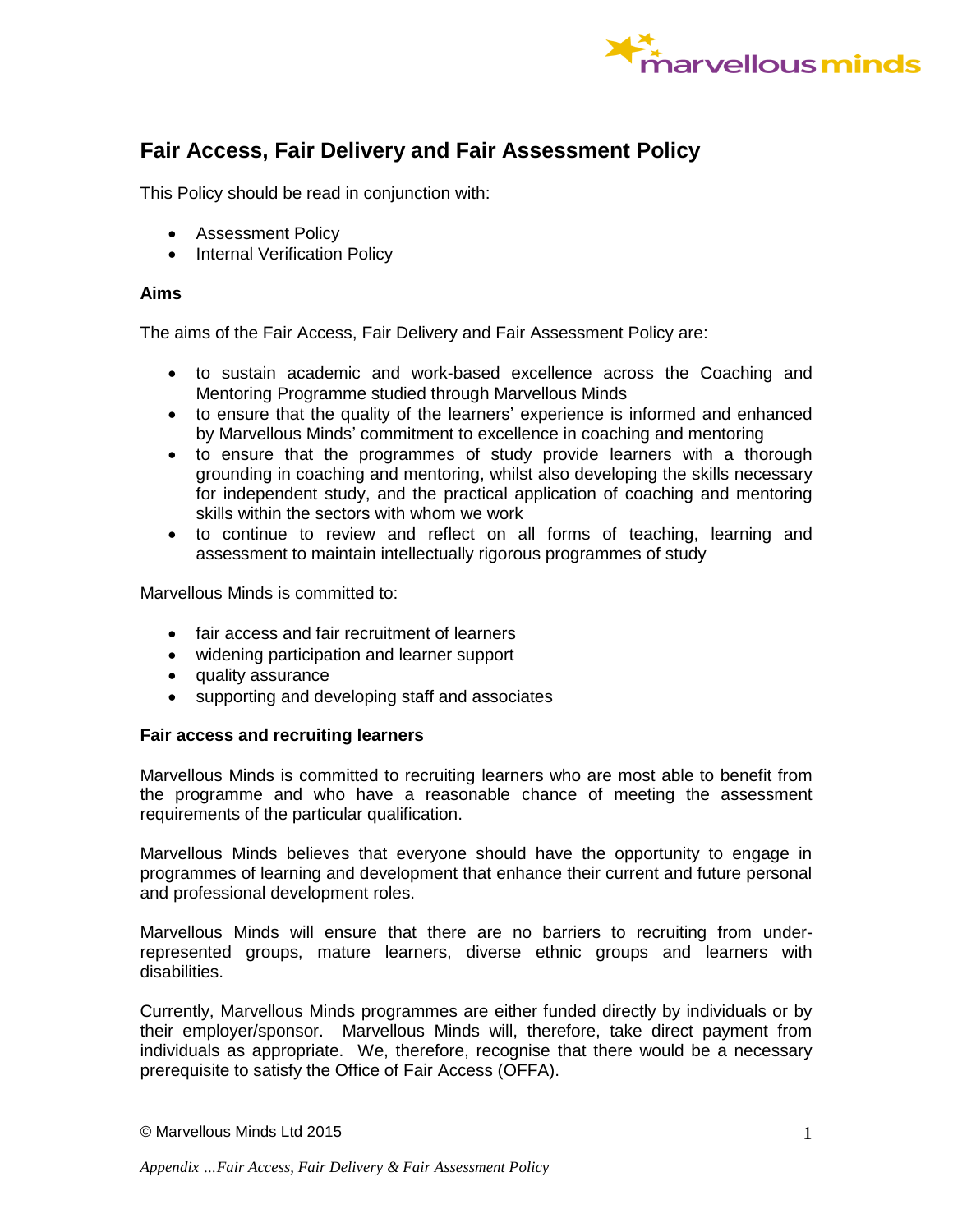

### **Widening participation and learner support**

Marvellous Minds is wholly committed to widening participation and learner support and will endeavour to provide individual additional support, such as ESOL to meet individual needs where required and will work closely either with the individual or the sponsoring organisation to ensure the provision of disability support and advice in accordance with the relevant legislation.

Marvellous Minds is committed to providing high quality academic study skills support for all learners and will support staff in delivering it. All learners who enroll onto the Coaching and Mentoring will have access to the ILM's Membership Services for the duration of their study.

# **Programme design**

Marvellous Minds believes that the most important influence on programme design should be the expertise of leading deliverers in that discipline. The Centre whilst working towards the ILM standards and learning objectives, will work closely with the individual or the sponsoring organisation to ensure that the programme meets individual needs.

Learners are represented at Focus groups to ensure that their experiences are taken into account in the planning and delivery of programmes. Learner feedback on each course is used to improve programmes as necessary, and any action taken is reported back to learners.

#### **Programme delivery**

Marvellous Minds is approved to deliver qualifications in Coaching and Mentoring (Award, Certificate or Diploma) at Levels 3 and 5.

At present, all learners are employed and study on a part-time basis through day release from work as this offers flexibility. The programme at present is through face-to-face teaching with on-line support and tele-coaching. One-to-one coaching can be offered if required.

The aims of the programme are to equip participants with the skills to enhance their coaching and mentoring effectiveness.

# **Assessment**

Marvellous Minds implements the ILM assessment strategy and in recognition of the diversity of skills, experience and learning styles of its learners, Marvellous Minds employs a diversity of assessment methods including observation, discussion, role-play, assignments, etc, in order to increase the reliability and validity of assessments, and,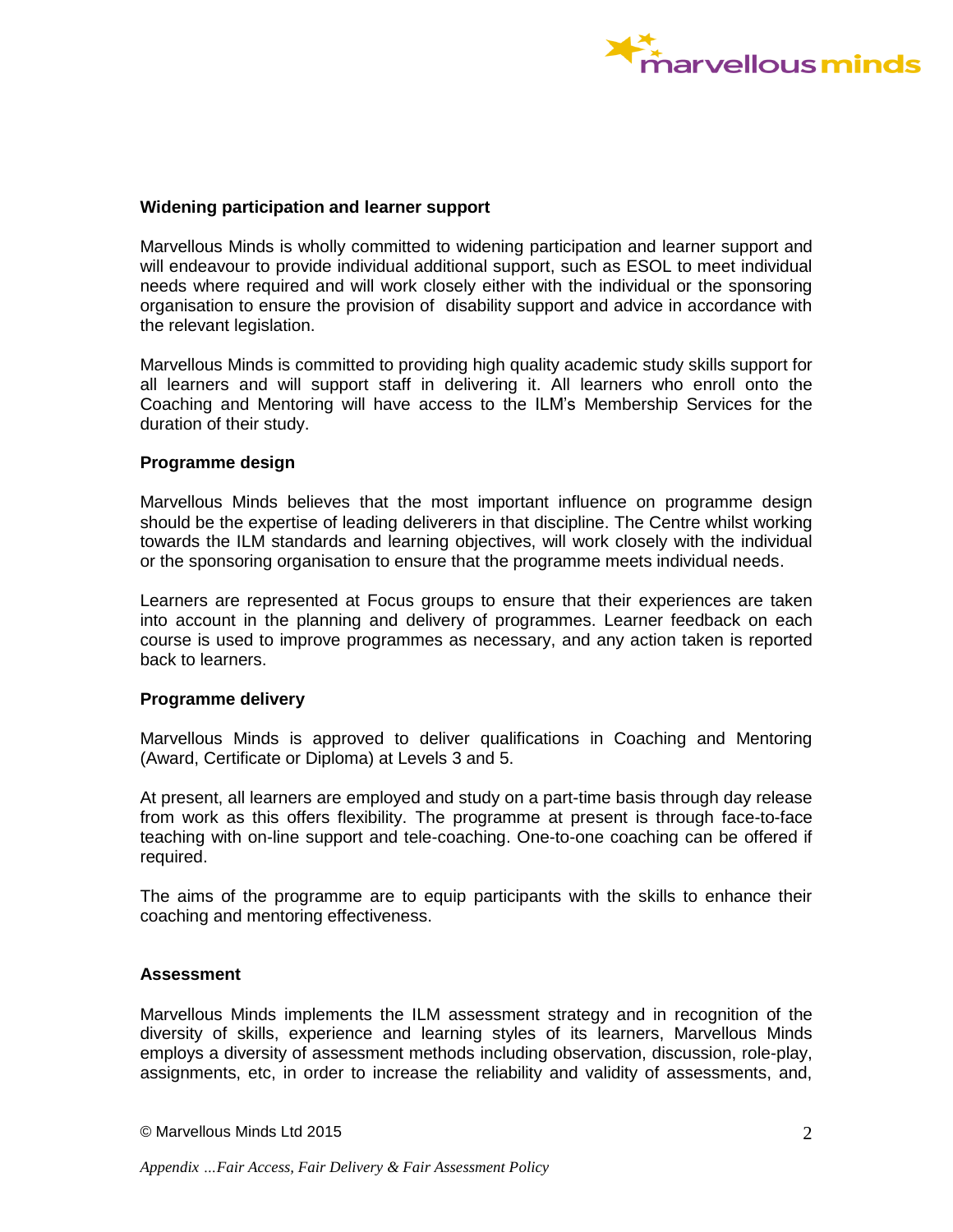

specifically, to allow more opportunities for all learners to display their knowledge, understanding and skills from enrollment through to completion.

Marvellous Minds recognises the importance of recording and reporting learners' academic achievement and through the use of Personal Development Plans encourages learners to engage in recording and self-assessing their own learning.

Marvellous Minds will continue to explore the fairest ways in which alternative assessment can be made for learners with disabilities and other special requirements.

See the Internal Verification Policy, Procedures and documentation for further information on fair assessment.

# **E-learning**

Marvellous Minds will continue to develop and embed e-learning into learning and teaching by encouraging and enabling staff and learners to use new technologies where appropriate.

### **Quality assurance and enhancement**

To ensure the currency of its Coaching and Mentoring Qualifications, the Centre will formally review its programmes on an annual basis. Marvellous Minds will consult with other stakeholders, including external awarding bodies, 'experts', sponsors of the programme and learners to ensure that the provision continuously improves and meets current best practice standards.

All staff involved in the design, delivery, assessment and evaluation of the programmes will be encouraged to continuously update their own professional development, through professional memberships, research, training and the gaining of relevant qualifications that support learning and teaching.

Marvellous Minds will continue to develop and implement a scheme of peer observation of teaching which takes a developmental approach in supporting staff in enhancing their teaching practice. Best practice will be identified and shared with Marvellous Minds through bi-annual programme review meetings.

Marvellous Minds will continue to undertake and develop its course evaluation procedures that take account of all aspects of teaching and learning.

Marvellous Minds Internal Verification Policy, Procedures and documentation for further information on continuous improvement of assessment and internal verification processes.

#### **Supporting staff and associates**

Marvellous Minds recognises the key to the success of its programmes is the recruitment, retention and development of subject specialists, supported by an infra-